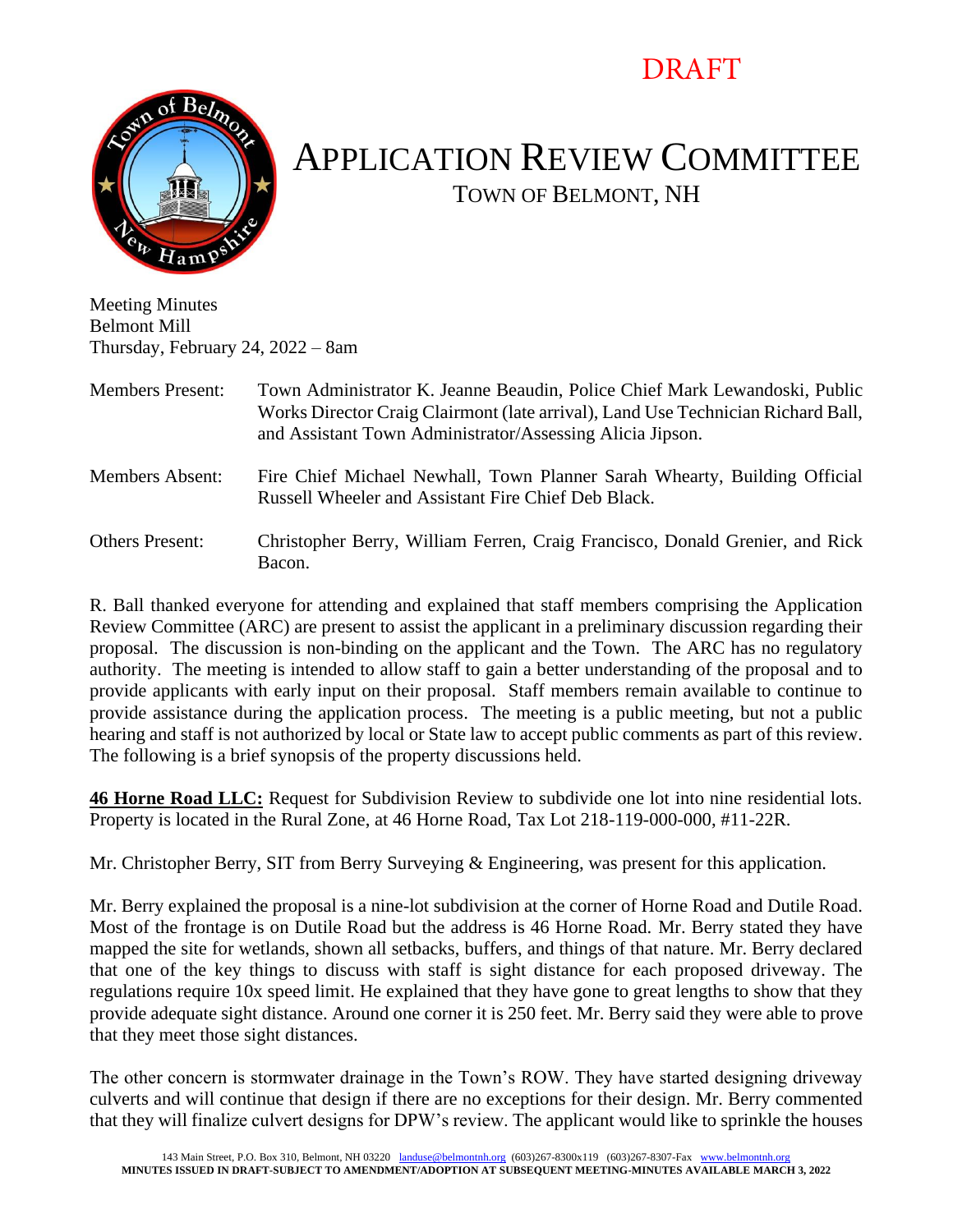instead of finding a location for a large cistern. R. Ball commented that other applicants have done it in the past.

Mr. Berry asked if Tier 1, 2, 3 soils mapping is a requirement and can it be waived? R. Ball questioned that many test pits were completed on the site indicating shallow ledge. Mr. Berry explained that for the first 20 pits they chose the wrong spots to dig and encountered ledge at 2-3 feet. Their second round of test pits, closer to the roadway, they encountered ledge much deeper. Mr. Berry clarified that general soils on site are sandy gravel materials. Mr. Berry stated that they meet the 10,000sf requirement. R. Ball indicated that the soil mapping is something that has been waived in the past. Mr. Berry also mentioned that all the lots are at least 3 acres which meets the NHDES Subdivision requirements.

Mr. Berry continued to explain that this proposal is considered a major subdivision. He asked if stormwater management is required by the regulations and if so, is it something they could request a waiver from. R. Ball indicated that a waiver could be requested. R. Ball explained that it has been a long time since the Town has seen a large subdivision like this and he is not sure what the Board would do. R. Ball declared that Staff would like to see some remediation of stormwater runoff. Mr. Berry stated that it is something they have reviewed internally and agree that anytime you modify land you are changing stormwater. They are proposing that all roof runoff be captured and infiltrated into the ground. Mr. Berry mentioned that the analysis will show that they need additional remediation and they plan to engage DPW. *[It is recommended that Land Use Staff (Planner) be included in discussions about proposed stormwater remediation/management]*

J. Beaudin indicated that she reached out to C. Clairmont and hopefully he is on his way.

Mr. Berry mentioned existing culverts on and off their property. He asked if the Town of Belmont has historically taken easements for that drainage? R. Ball said probably and continued to explain that it has been a long time since the Town has done a subdivision like this. There was discussion about the applicant granting the Town easements for the existing drainage. R. Ball and Mr. Berry agreed that having proper easements will be important once the ownership changes and there are 9 new owners.

R. Ball asked if there were any questions from Staff.

A. Jipson mentioned that the lot is currently in Current Use and, once they subdivide it, it will come out of Current Use. J. Beaudin clarified that once the ownership changes (no longer contiguous) or development begins (construction of house/driveway) those actions will trigger the land coming out of Current Use. The lots will come out individually until such time that the minimum acreage requirement is no longer met (10 acres).

Chief Lewandoski brought up the sight distances for the driveways. He was concerned about the sight distances because of the design of the road. Chief Lewandoski was satisfied that the applicant has represented they can meet the sight distance requirements. He continued to say it is residential so there should be minimal traffic, however, Dutile Road is one of those winding, country roads where driveway locations in the wrong place could turn into problems in the future.

R. Ball explained that the driveways would have to be constructed in the locations shown on the plan or the applicant will need to come back to the Planning Board to change the locations.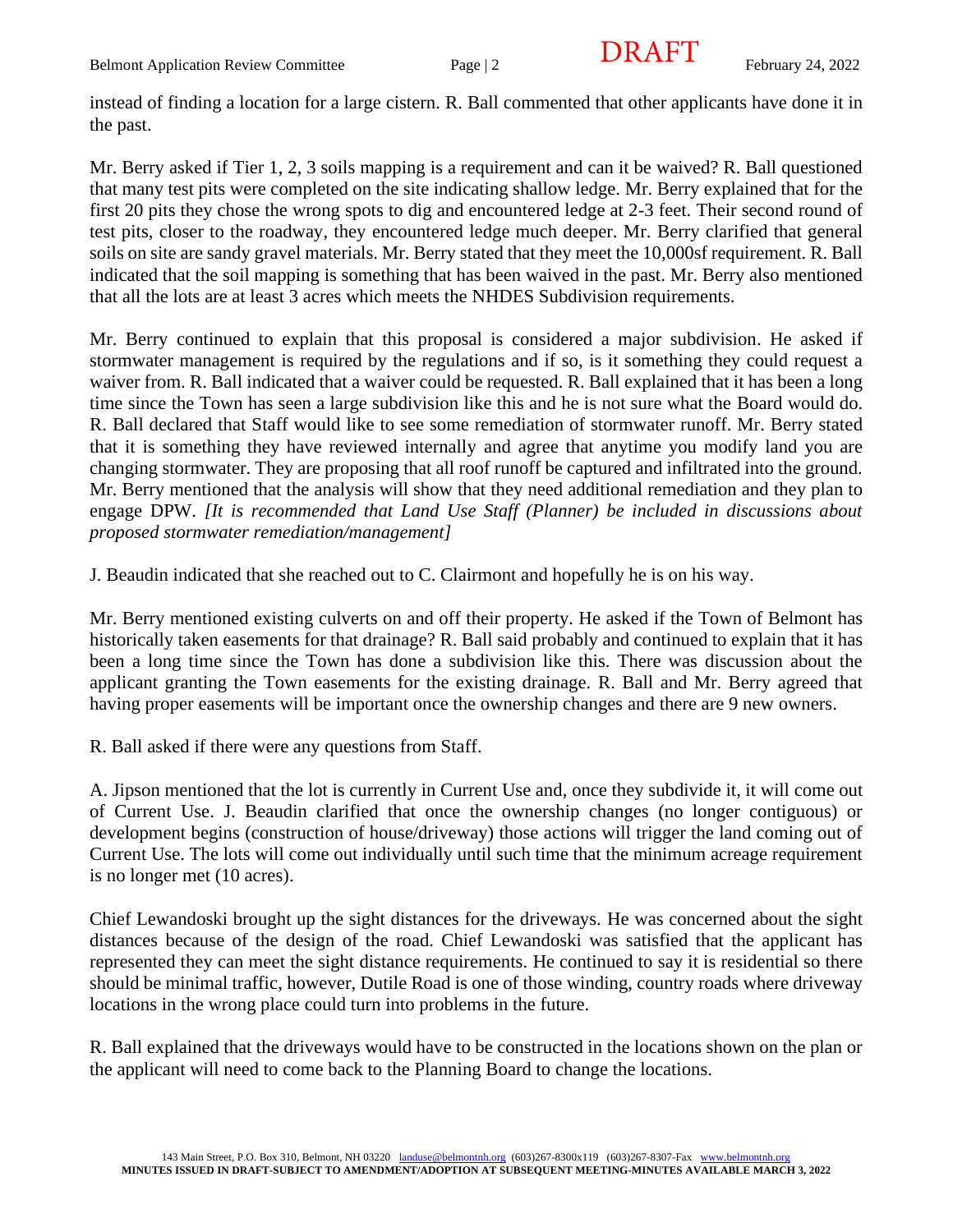Mr. Berry indicated that a note has been put on the plans that says if the driveway locations are going to change, the owner will work with DPW. He will modify the note to indicate working with Land Use Staff to get the change approved by the Planning Board. R. Ball explained that Land Use Staff would bring it to the Board as part of the staff report and it likely would not require a public hearing.

R. Ball mentioned that it appears that 4 lots do not meet the 4:1 ration for length to width. Mr. Berry indicated he was not aware of that but he will check.

R. Ball stated that underground utilities are required.

C. Clairmont arrived.

R. Ball read S. Whearty's comments due to her absence (doctor's appointment for child). One of the remaining comments was that for proposed residential development along town/state roadway frontages that exceed 600 feet, the construction of an internal street system or service road outside of the roadway ROW may be required to provide greater safety for the development occupants. This statement was taken from the Town's Subdivision Regulations.

Mr. Berry mentioned that the stormwater analysis will show that additional stormwater management will be required. He is proposing to increase storage near the existing culverts to try to avoid the creation of a pond. R. Ball said if the stormwater analysis shows that a pond is required, the Town would accept the pond and an easement. Mr. Berry asked if the design should address flow and/or treatment volumes? R. Ball responded yes, both. Mr. Berry asked if the Town is prepared to take on stormwater management? R. Ball said we have in the past. *[The Town Planner would not recommend this as it becomes a maintenance nightmare for the Town, but would defer to DPW as they would be responsible for the future maintenance.]*

R. Ball asked if the applicant plans to do a SWPPP and if an AOT permit is required for the project. Mr. Berry said that an AOT permit is required for contiguous area but this is not considered contiguous and will not require an AOT permit.

C. Clairmont said the Town wants driveway locations mapped out. R. Ball confirmed that driveways are shown on the plan. C. Clairmont said paved aprons are required and DPW would like them done sooner rather than later so the Town is not chasing down the contractor.

R. Ball noted that the next Planning Board application closing date is 4pm, Tuesday, March 8th for the Monday, March 28th meeting.

There being no further questions or comments, R. Ball thanked the applicant for attending and encouraged continued contact with staff to the benefit of the proposal.

**Lakeview at Belmont LLC:** Request for ten, 2-bedroom detached condominium units in an Open Space Subdivision with 20'-wide driveway with a Town hammerhead turnaround. Four single-family, residential lots, common area, and convertible area while maintaining the golf course. Property is located at 89 Ladd Hill Road, Tax Lots 201-066-000-000 & 201-067-000-000 in the Rural Zone. #09-22R

Mr. Craig Francisco, LLS, Bedford Design Consultants, was present for this application.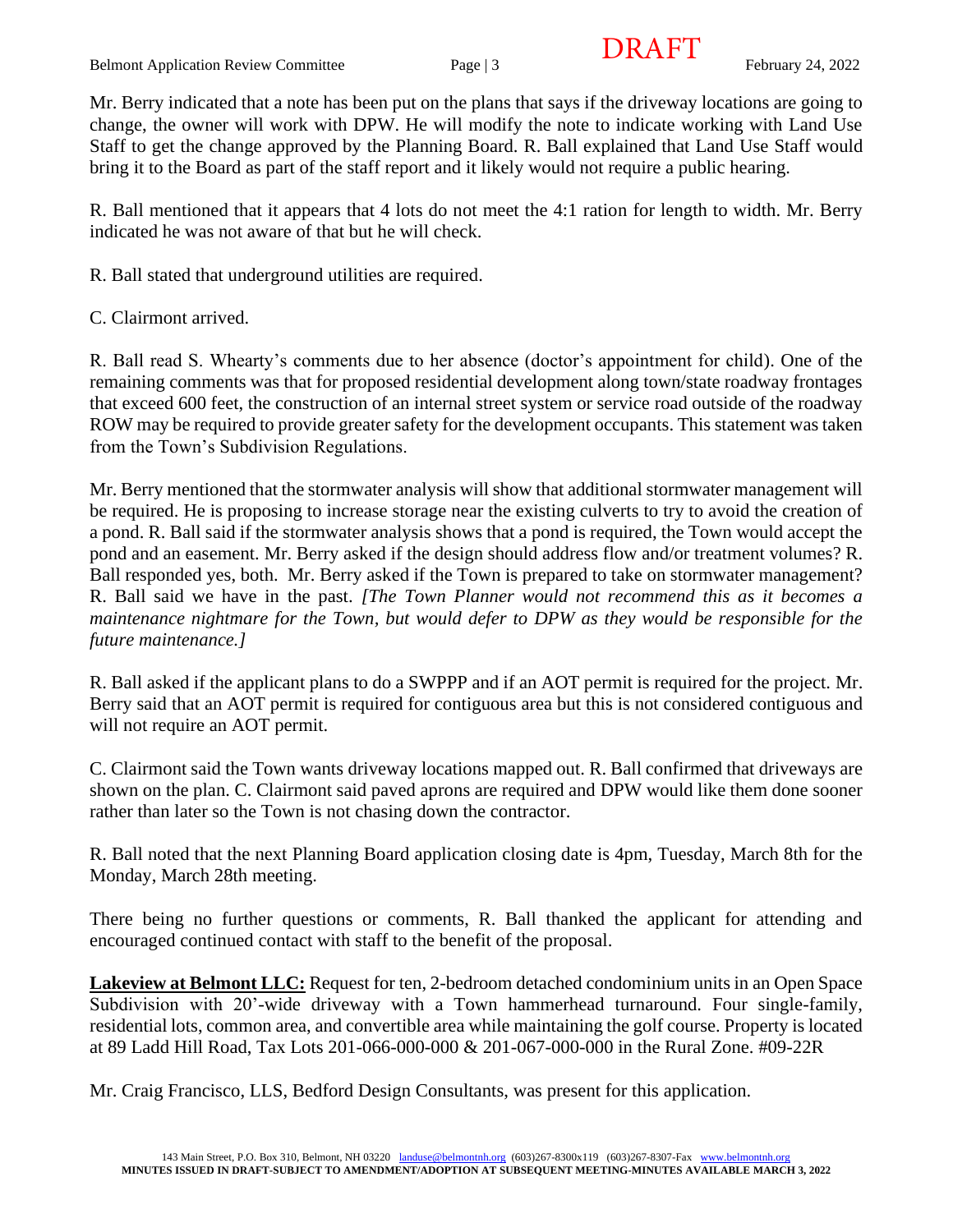Mr. Francisco explained that their proposal includes a condominium development with 10 2-bedroom units and a private road and 4 single-family lots. He continued to explain that one of the main issues they have is the grade of the proposed private road. Mr. Francisco acknowledged that the Town's regulations require a maximum grade of 8% for the road. He said the existing ground profile is about 12% and to meet the 8% requirement, it would require quite a bit of fill. They would like to steepen it to 10% to reduce the fill required for the road. Mr. Francisco explained that they will be able to provide nice front yards and walkout basements. They are proposing leach fields in the front yard. They are proposing a shared well off the end of the hammerhead for the condominium units.

Mr. Francisco noted that units 2, 3, 4, and 5-7 are in hole 9. He explained that Mr. Ferren is working to try to reconfigure hole 9 so they can keep it. They are planning to keep the golf course. That is the prime thing, to keep the golf course.

Mr. Francisco reaffirmed that grading of the road is a concern  $-12\%$  would be really good, 10% would be okay.

Mr. Francisco moved on to a discussion of the 4 single-family lots. He explained that they would be part of the cluster. He acknowledged that in the Town's Zoning Ordinance it states that all lots must front from interior roads or access from interior roads so they will go to the Zoning Board for this. He thinks it is silly to put in a road for 4 lots and it would ruin everything.

Mr. Francisco's theory is to put the house towards the front of the lot with the leach field in the front yard and the well in the back. He explained that the well radius would extend into hole 1. Mr. Francisco clarified that by making the lots this size they wouldn't have any issues with NH State Subdivision or lot loading requirements.

Mr. Francisco declared that they would request a Variance for the interior road. He would also like to request a Waiver from the Planning Board for the grade of the road.

Mr. Francisco stated that the other item for discussion is the yield plan. The applicant has roughly 30 acres on the golf course side of the road and approximately 140 acres on the other side of Old Ladd Hill Road. The density for 30 acres is 10 units and they are proposing 14. The zoning for an Open Space Subdivision allows for a 20% density bonus if you preserve a certain amount of farmland. Mr. Francisco said they are going to be preserving farmland. There was a discussion about if 6-acres of land from across the street could be put into a conservation easement to count towards the Open Space.

R. Ball brought up the 20% max allowable area that can be recreation area, such as a golf course. Since most of the land is golf course, that would exceed the threshold and would require another Variance. Mr. Francisco agreed it would be around 90% recreation area.

There was a discussion about the maximum lot area in the Open Space Regulations. R. Ball said he would get back to Mr. Francisco after speaking to former Planner, C. Daigle. He believed the maximum lot area was one-and-a-half times the conventional lot size.

R. Ball commented on the frontage lots. He said the purpose of the Open Space Regulations is to maintain rural character and to not have a conventional subdivision chopped up down the road. He is not sure how you argue against that.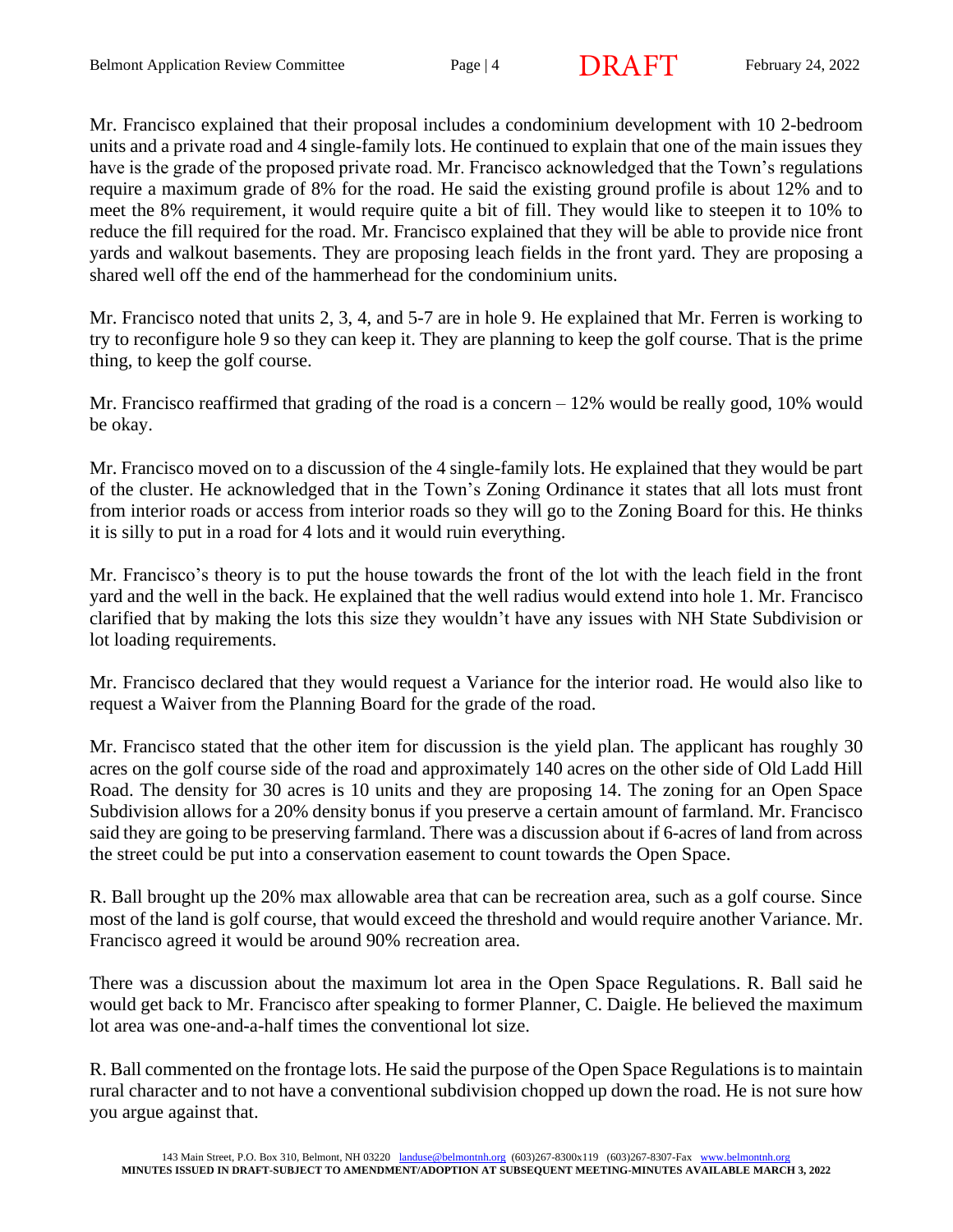Mr. Francisco said he believes they can get 3 lots outside of the cluster in there. In order to do that, he would have property lines that are really strange. He does not see a big difference between having 4 frontage lots with 130-150' frontage versus having 3 conventional lots with really strange lot lines. He commented that 3 driveways is not very different than 4.

R. Ball stated that they have submitted for design review on Monday, February 28, 2022. R. Ball asked if they had submitted to the Zoning Board yet. Mr. Francisco said no they have not. He will go for a Design Review at Planning Board on Monday.

R. Ball asked if Staff had any comments. C. Clairmont had no comment.

J Beaudin asked if each unit would be individually owned. Mr. Francisco explained that each condominium will be individually owned and the land under the building is part of their unit. They will be doing condominium documents. J. Beaudin questioned if the Condominium Association will own the road and the additional land. Mr. Francisco says they have not quite gotten into those details yet. He continued to explain that the clubhouse is unit 1 with access to the limited common area and all the other units 2-11 will also have limited common area. Mr. Francisco confirmed it would all be worked out in the condominium documents.

A. Jipson had no comment.

Mr. Francisco asked if the private road is a concern. R. Ball said no, the Town has permitted them before. There was discussion about whether the Town would take the road. With only a 30 foot right of way, the Town would not take the road. It will be built to Town-road standards, but it will remain private. Mr. Francisco asked if Staff feels the Planning Board will have an issue with 12% or 10% road grade. R. Ball said he thinks they can successfully argue 10%. When he calculated the slope he got 10.8%. R. Ball thinks that going to 12% might be a problem. *[Town Planner would not support slope >10% as it does not meet NFPA-1141 standards which are required for emergency services.]*

There being no further questions or comments, R. Ball thanked the applicant for attending and encouraged continued contact with staff to the benefit of the proposal.

**Grenier Family Revocable Trust:** Request for Site Plan Review for a commercial building and associated site improvements for a trailer sales/repair facility. Property is located in the Industrial Zone within the Aquifer Protection District, on Depot Street, Tax Lot 235-032-000-000, #10-22R. *[After the meeting R. Ball realized that it appears the lot is within 500' of municipal sewer at the corner of Depot/South roads.]*

Mr. Rick Bacon, PE, Bacon Engineering, and Mr. Don Grenier were present for this application.

Mr. Bacon explained that his client, Mr. Grenier, is proposing a trailer and auto sales/repair facility. The site was previously a gravel pit. They are proposing a 2,700sf building with 3 garage bays. The business will have 3-4 employees. The lot is approximately 9 acres with 500+ feet of frontage along the section of Depot Street improved by NHDOT. Mr. Bacon stated that he will be looking at the NHDOT driveway permit. Mr. Bacon explained that they are not proposing the driveway in the same location (as the existing driveway). They are considering a possible subdivision. The proposed subdivision is in the works – survey, wetlands and soils are being done. Mr. Bacon indicated they might have to ask for a soil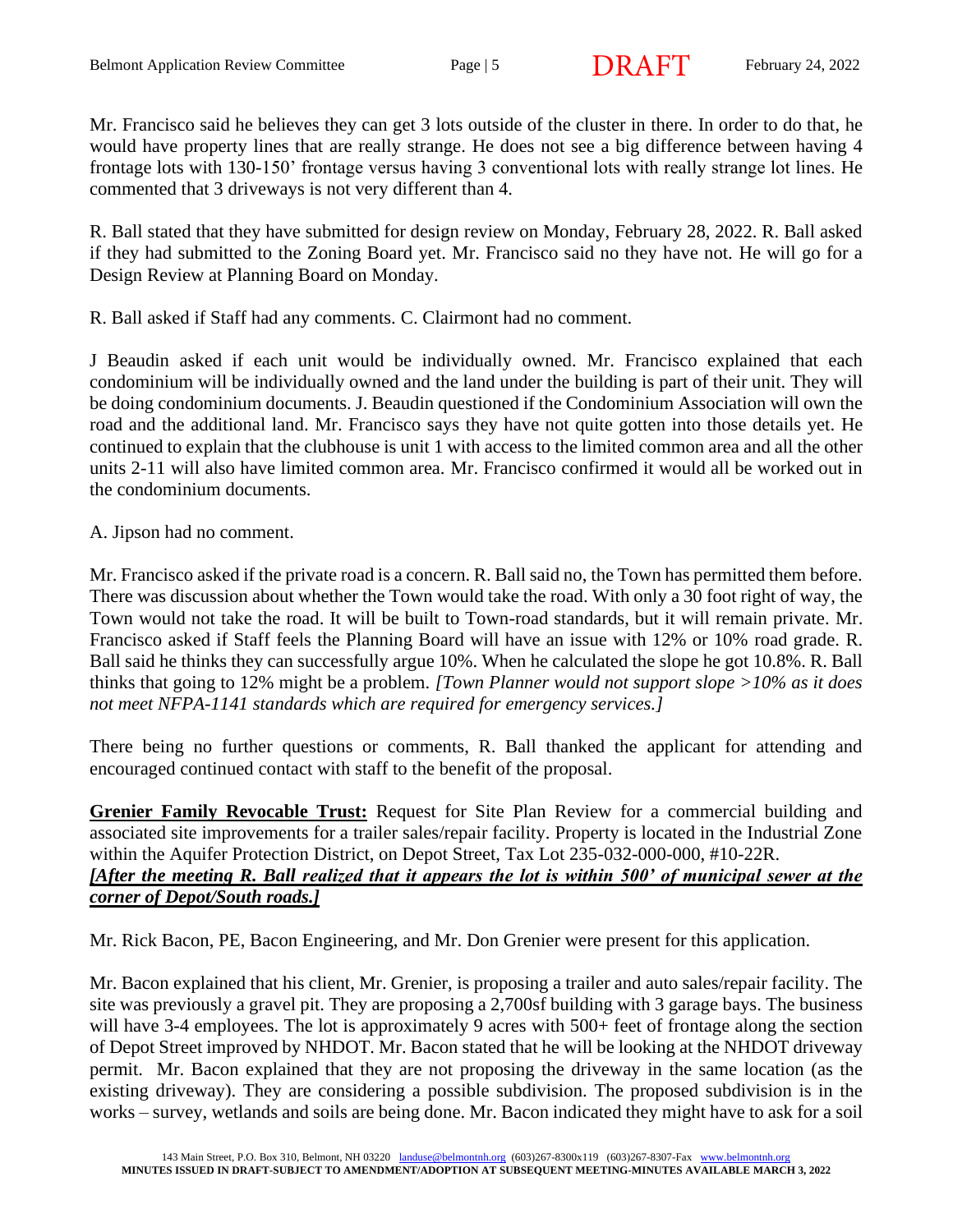DRAFT

waiver depending on Mr. Grenier's timeframe. Everything they are proposing for the Site Plan is keeping in mind the proposed location of the new lot line for the subdivision so that the Site Plan will not be affected.

Mr. Bacon indicated that Mr. Grenier is not planning on going beyond the top of the bank into the old pit area near the wetlands.

There was a discussion about the distance from the site to municipal water and sewer and the wellhead protection area for Tioga. Mr. Bacon stated that they kept the proposed building and storage areas close to the front and he thinks he is outside of it. C. Clairmont questioned the proximity to sewer. Mr. Bacon said that it is far enough to be a nuisance to the lot.

R. Ball asked about stormwater management and commented that it should be easy to infiltrate. Mr. Bacon said that they will probably do small infiltration areas to address stormwater management. The drainage study is half done because he has it from the previous applications. No fuel storage proposed (above or below) and no floor drains are proposed.

Mr. Bacon asked if the snowmobile trail out back is still active. Part of the agreement for the snowmobile club using the property was that the club would contact the owner every year and have some kind of agreement with the property owner. Mr. Grenier has not heard anything from them. R. Ball said he would get Mr. Bacon the contact information for the active club. Mr. Grenier would like to talk to them. He plans to still allow them to cross but ask them to sign a waiver. There was discussion about the liability relief if land is open to the public.

R. Ball asked Mr. Bacon to confirm the proposed use. The application indicated trailer sales and repair. Mr. Bacon said auto and trailer sales and repair. R. Ball asked if there would be off-site trailer repair, people bringing their trailers from off-site to be repaired on-site. Mr. Bacon confirmed inside, on-site repairs. Mr. Grenier is proposing used auto sales, trailer sales, and repairs of the used cars. He will not be advertising repairs.

Mr. Bacon said they are proposing a sign on the building and probably not looking for a sign out front. They will include lighting, fencing, and security aspects in their proposal. Mr. Bacon explained that they will probably have a graveled, fenced in area for storage of trailers and gravel area up front (along Depot Street) for display.

Mr. Bacon stated they are trying to stay out of the APD and are only proposing about 6% lot coverage. He is looking for feedback because a previous application he worked on for that site had a lot of concerns. There was a discussion about the previous application.

C. Clairmont asked R. Ball what the requirements for vehicle storage within the aquifer are. R. Ball said he is not sure. R. Ball indicated that the Planning Board will ask about leaks and spills and how they plan to address them. Mr. Bacon said most likely the back (gravel) section would be used for trailers and the paved section (they would put in a few extra spaces) would be used for the used cars in queue for repairs. He designed it to have room for 4 bays but is only proposing 3 bays. There was a discussion about the parking requirements. Mr. Bacon suggested 4 spaces per bay. R. Ball said it appears to have adequate parking. They have approximately 22 spaces shown on the draft plan.

R. Ball asked if A. Jipson had any questions. She did not.